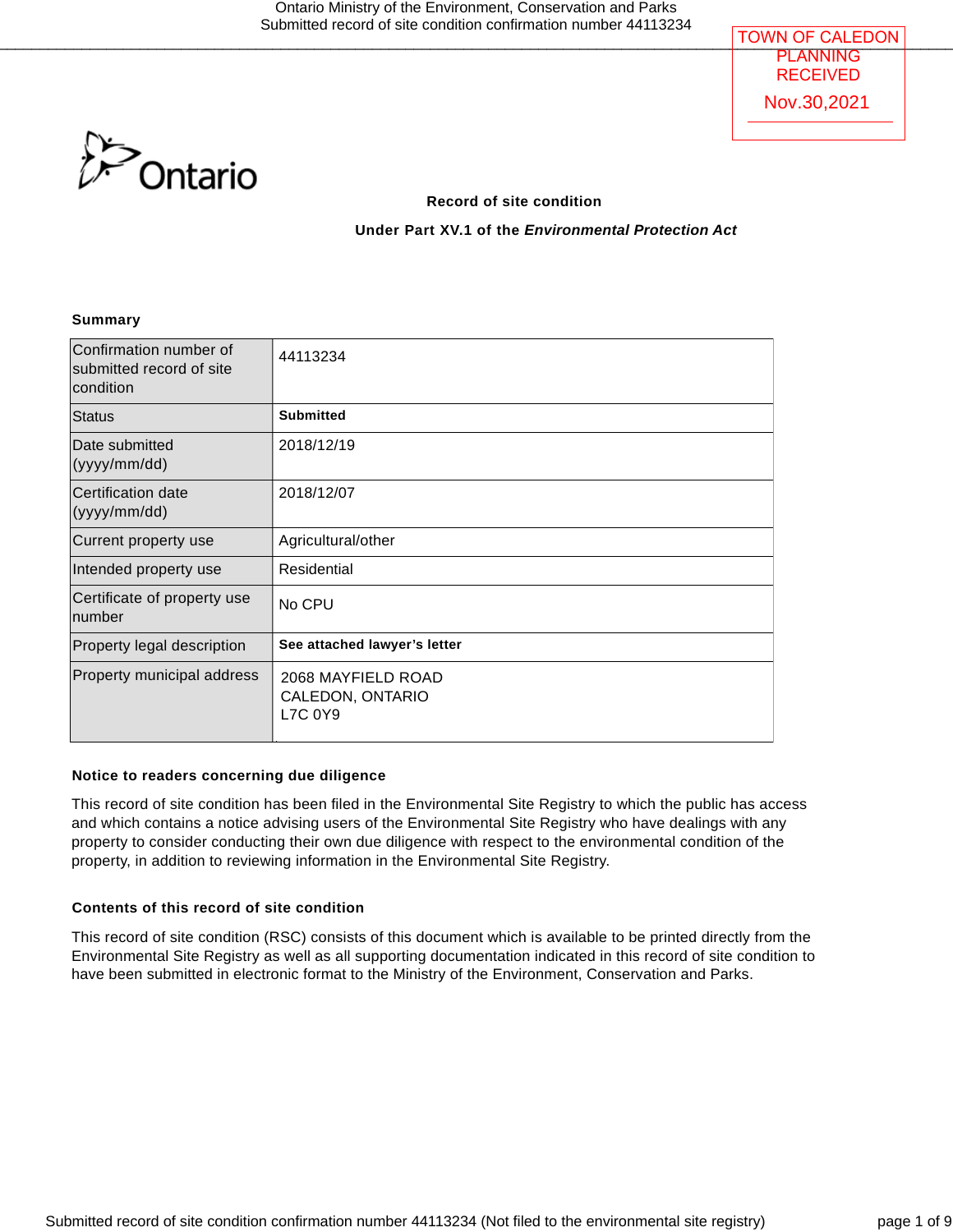# **Part 1: Property Ownership, Property Information and Owner's Certifications**

**Information about the owner who is submitting or authorizing the submission of the record of site condition**

| Owner name         | MAYFIELD STATION DEVELOPMENTS INC.                 |  |
|--------------------|----------------------------------------------------|--|
| Owner type         | Firm, corporation or partnership                   |  |
| Authorized person  | <b>STEVEN SILVERBERG</b>                           |  |
| Mailing address    | 502, 124 MERTON STREET, TORONTO<br>Ontario, Canada |  |
| <b>Postal Code</b> | M4S 2Z2                                            |  |
| Phone              | (416) 306-9900                                     |  |
| Fax                |                                                    |  |
| Email address      |                                                    |  |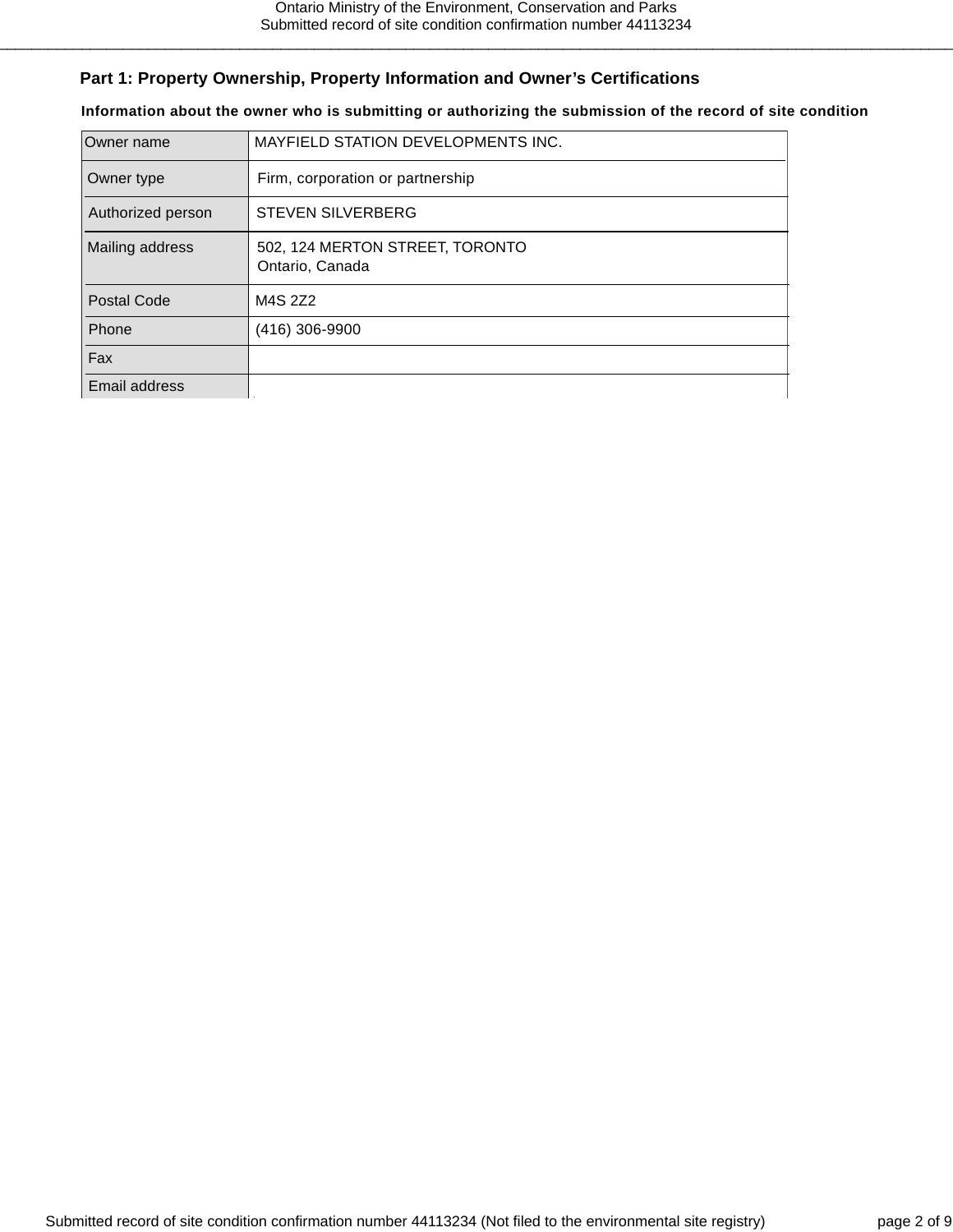#### **Record of site condition property location information**

| Municipal address(es)            | 2068 MAYFIELD ROAD, CALEDON, ON L7C 0Y9 |  |  |
|----------------------------------|-----------------------------------------|--|--|
| Municipality                     | Caledon                                 |  |  |
| Legal description                | See attached Lawyer's letter            |  |  |
| Assessment roll<br>number(s)     | 120003163000000                         |  |  |
| Property identifier<br>number(s) | 14252-0941 (LT)                         |  |  |

#### **Record of site condition property geographical references**

| Coordinate system | UTM           |
|-------------------|---------------|
| Datum             | <b>NAD 83</b> |
| Zone              | 17            |
| Easting           | 592,957.40    |
| Northing          | 4,841,266.90  |

#### **Record of site condition property use information**

The following types of property uses are defined by the Regulation: Agricultural or other use, Commercial use, Community use, Industrial use, Institutional use, Parkland use, and Residential use.

| Current property use                                                                                                   | Agricultural/other |
|------------------------------------------------------------------------------------------------------------------------|--------------------|
| Intended property use                                                                                                  | Residential        |
| Certificate of property<br>use has been issued<br>under section 168.6 of<br>the Environmental<br><b>Protection Act</b> | No                 |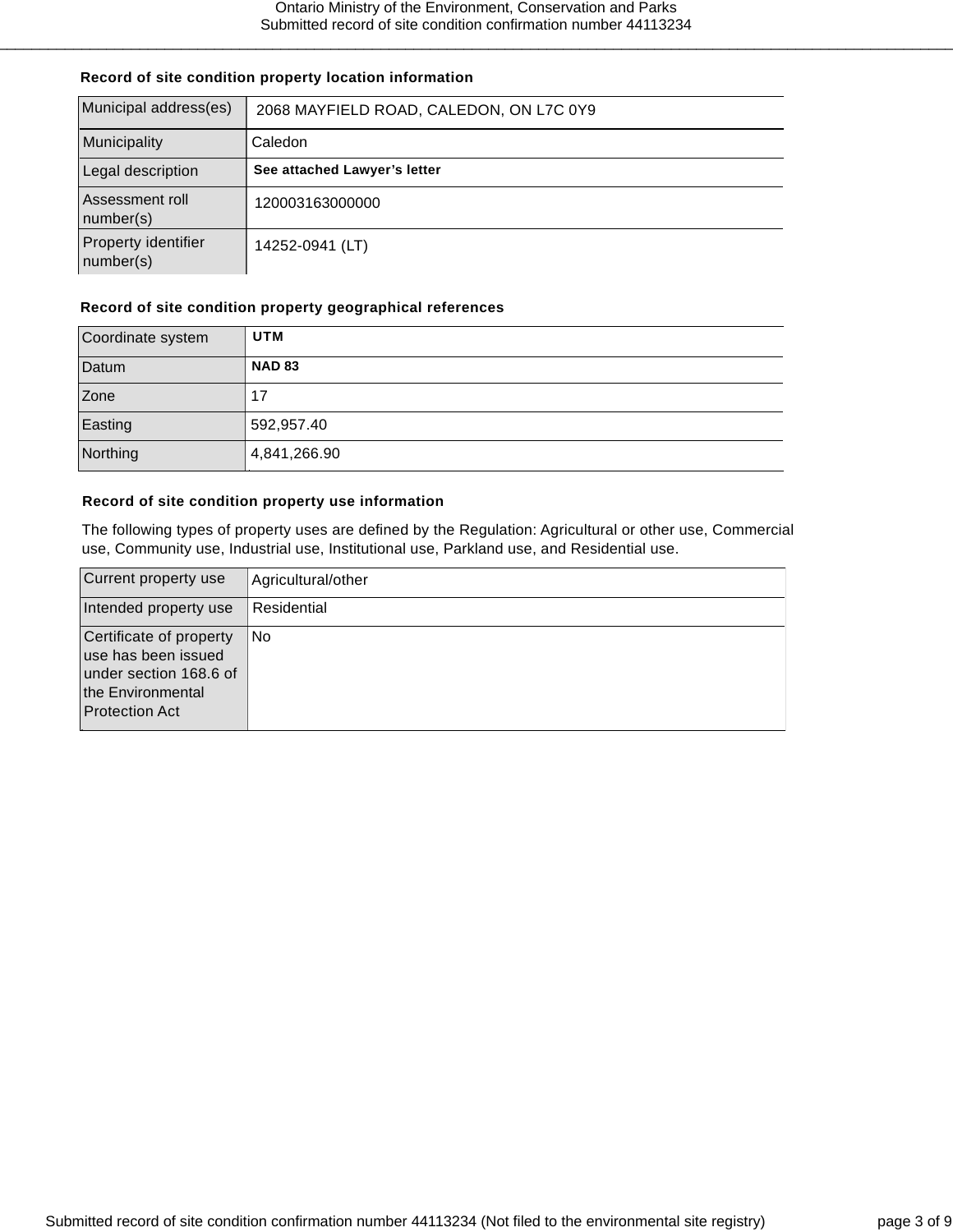#### **Please see the signed statements of property owner, or agent, or receiver at the end of this record of site condition**

The rest of this page has been left intentionally blank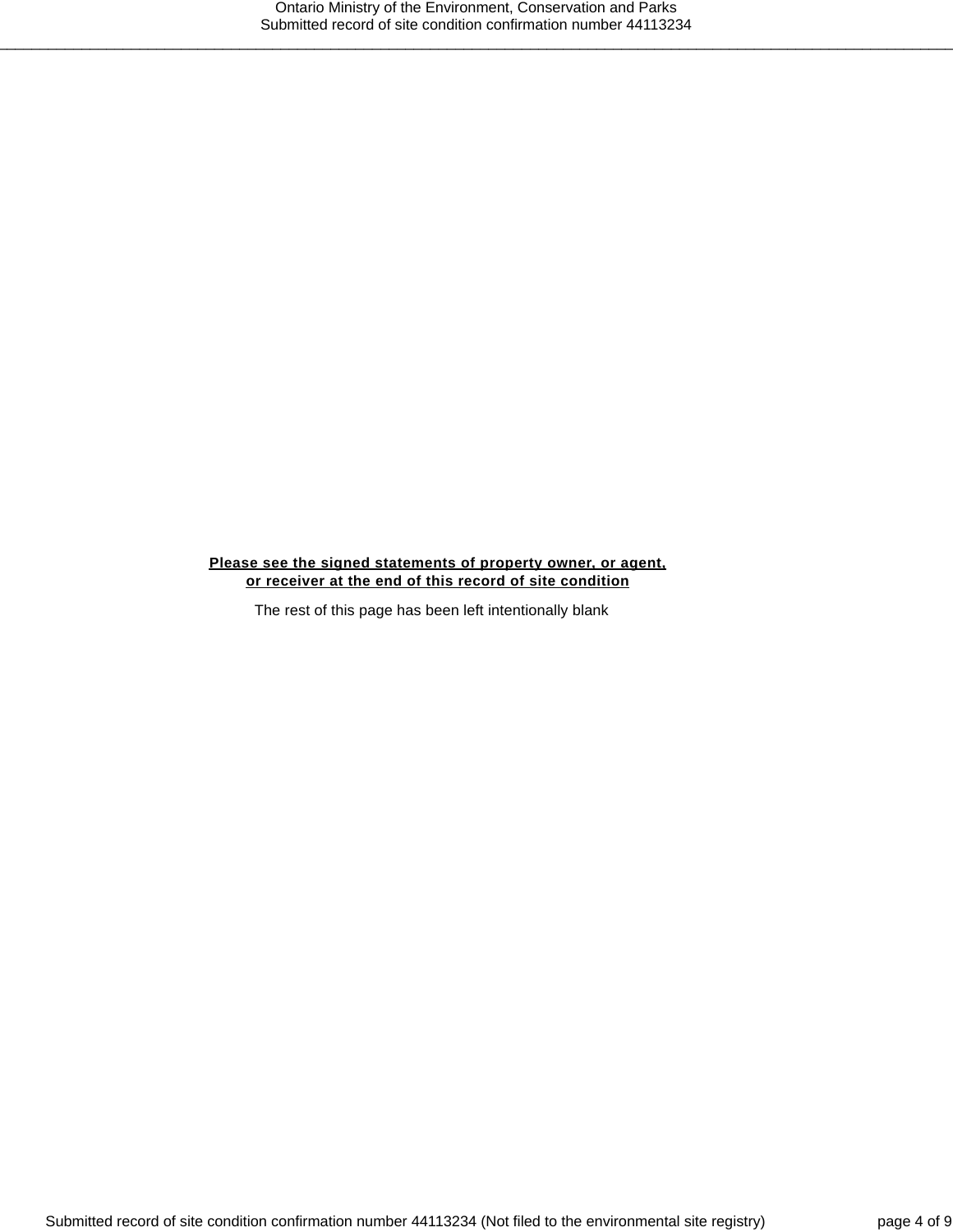## **Part 2: List of reports, summary of site conditions and qualified person's statements and certifications**

#### **Qualified person's information**

| Name                                                          | DAVOR ALEXANDER FISHER                                      |
|---------------------------------------------------------------|-------------------------------------------------------------|
| Type of licence under<br>Professional<br><b>Engineers Act</b> | Licence                                                     |
| Licence number                                                | 14273015                                                    |
| Quallified person's<br>employer name                          | FISHER ENVIRONMENTAL LTD.                                   |
| Mailing address                                               | 15, 400 ESNA PARK DRIVE, MARKHAM<br>Ontario, L3R 3K2 Canada |
| Phone                                                         | (905) 475-7755                                              |
| Fax                                                           | (905) 475-7718                                              |
| <b>Email address</b>                                          | FISHER@FISHERENVIRONMENTAL.COM                              |

#### **Municipal information**

| Local or single-tier<br>municipality | Caledon |
|--------------------------------------|---------|
| Upper-tier municipality              | I Peel  |

#### **Ministry of the Environment, Conservation and Parks District Office**

| District office | <sup>1</sup> Halton-Peel District Office                                            |
|-----------------|-------------------------------------------------------------------------------------|
|                 | District office address   4145 North Service Road, Suite 300, Burlington ON L7L 6A3 |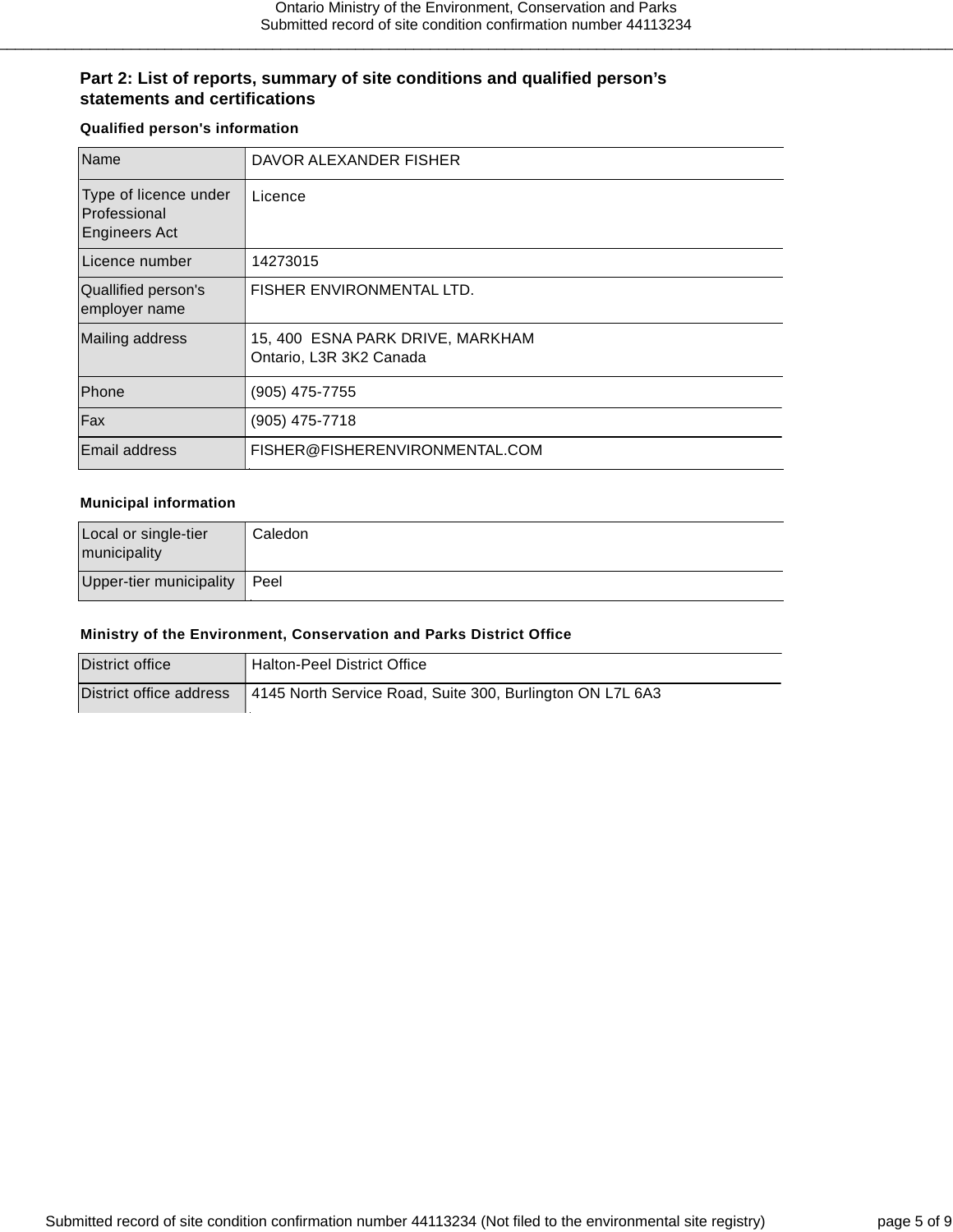### **Phase one environmental site assessment report**

#### **Document used as the phase one environmental site assessment report and updates in submitting the record of site condition for filing**

| The date the last work on all of the records review, interviews and site reconnaissance<br>components of the phase one environmental site assessment was done (refer to clause 28(1) |                                  |  |            | (yyyy/mm/dd) |
|--------------------------------------------------------------------------------------------------------------------------------------------------------------------------------------|----------------------------------|--|------------|--------------|
| $(a)$ of O. Reg. 153/04)                                                                                                                                                             |                                  |  | 2018-12-07 |              |
|                                                                                                                                                                                      |                                  |  |            |              |
|                                                                                                                                                                                      | the search of a special discover |  |            |              |

| Type of report                                | Report title                               | Date of report<br>(yyy/mm/dd) | Author<br>of report           | Name of consulting<br><b>Icompany</b> |
|-----------------------------------------------|--------------------------------------------|-------------------------------|-------------------------------|---------------------------------------|
| Phase one<br>environmental<br>site assessment | PHASE ONE ENVIRONMENTAL SITE<br>ASSESSMENT | 2018-12-12                    | <b>DAVOR</b><br><b>FISHER</b> | <b>FISHER</b><br>ENVIRONMENTAL LTD.   |

### **Reports and other documents related to the phase one environmental site assessment**

**Reports and other documents relied upon in certifying the information set out in section 10 of Schedule A or otherwise used in conducting the phase one environmental site assessment**

| Report title | Date of report | Author    | Name of consulting |
|--------------|----------------|-----------|--------------------|
|              | (yyy/mm/dd)    | of report | $I$ company        |
| N/A          |                |           |                    |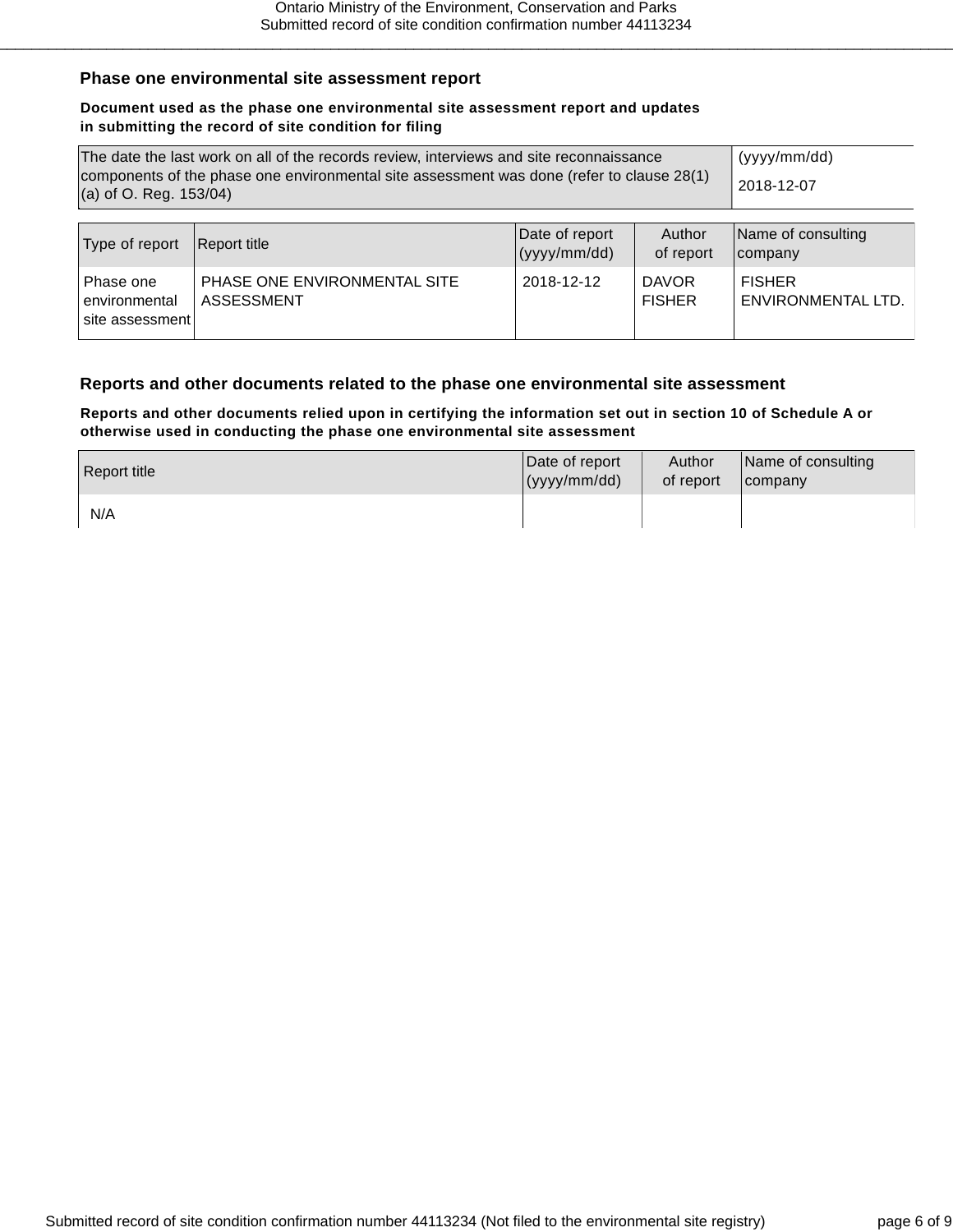# **Site condition information**

| Certification date (yyyy/mm/dd)                                                                                                                       | 2018/12/07 |
|-------------------------------------------------------------------------------------------------------------------------------------------------------|------------|
| Total area of record of site condition property (in hectares)                                                                                         | 40.06000   |
| Number of any previously filed record of site condition that applies to any<br>part of the record of site condition property                          |            |
| Number of any previously filed transition notice that applies to any part of the<br>record of site condition property                                 |            |
| Soil brought from another property to this record of site condition property to<br>remain there following the filing of the record of site condition? | No.        |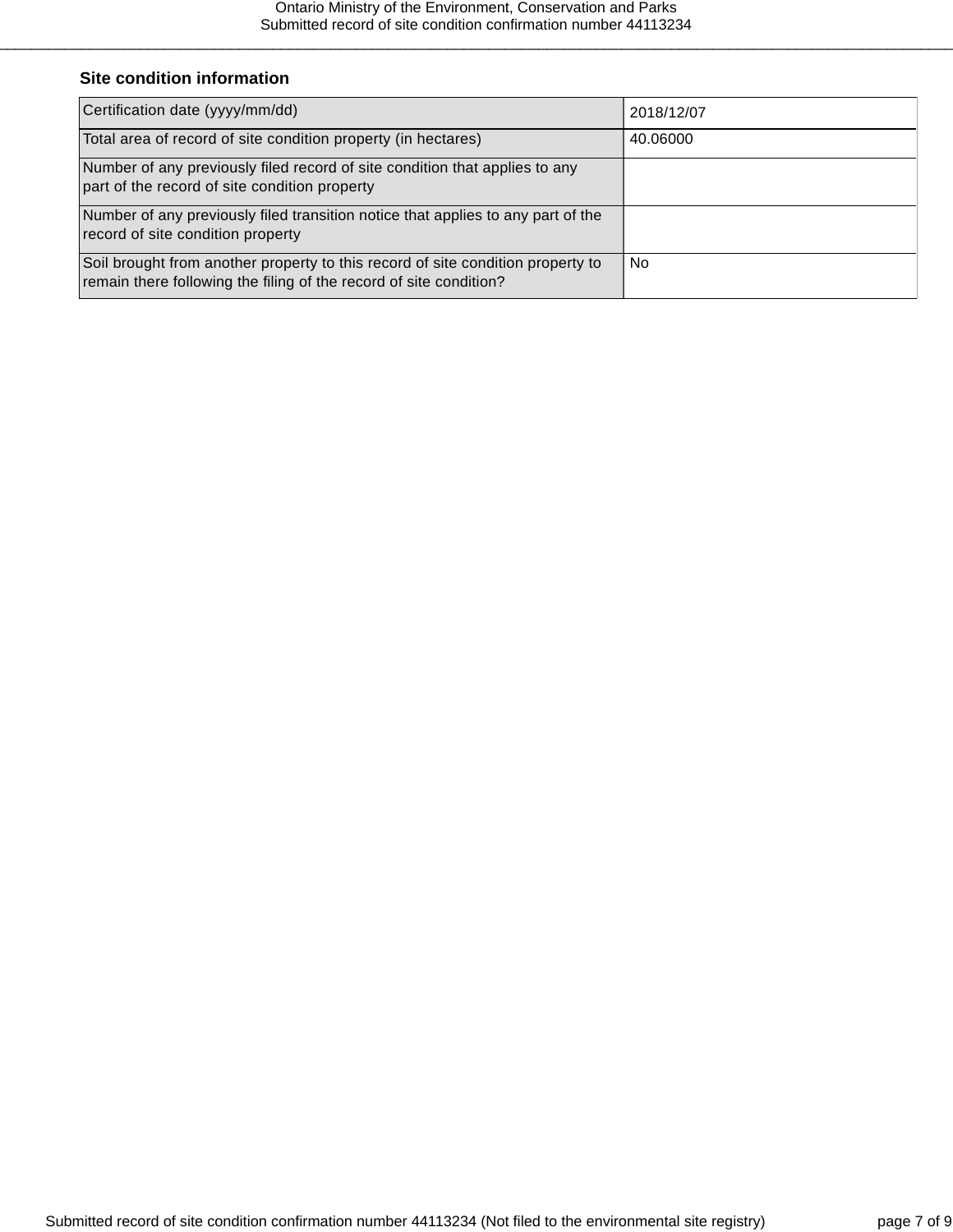# A **Qualified person's statements and certifications**

As the qualified person, I certify that:

A phase one environmental site assessment of the record of site condition property, which includes the evaluation of the information gathered from a records review, site reconnaissance, interviews, a report and any updates required, has  $\overline{\vee}$ been conducted in accordance with the regulation by or under the supervision of a qualified person as required by the regulation.

As of 2018/12/07, no phase two environmental site assessment is required by the regulation

for the record of site condition property and based on the phase one environmental site assessment for the record site condition property, in my opinion, it is not necessary for any other reason to conduct a phase two environmental site assessment for the record of site condition property.

As of 2018/12/07, in my opinion, based on the phase one environmental site assessment, there

 $\overline{V}$  is no evidence of any contaminants in the soil, ground water or sediment on, in or under the record of site condition property that, if the record of site condition property were put to any of the types of property uses listed in subsection 1 (2) of the regulation, are likely to interfere with any of those types of property uses.

 $\vert \angle \vert$  am a qualified person and have the qualifications required by section 5 of the regulation.

 $\vert \sqrt{\vert} \vert$  have in place an insurance policy that satisfies the requirements of section 7 of the regulation.

I acknowledge that the record of site condition will be submitted for filing in the Environmental Site Registry, that records of site condition that are filed in the Registry are available for examination by the public and that the Registry  $\sqrt{2}$  contains a notice advising users of the Registry who have dealings with any property to consider conducting their

own due diligence with respect to the environmental condition of the property, in addition to reviewing information in the Registry.

The opinions expressed in this record of site condition are engineering or scientific opinions made in accordance with  $\angle$  generally accepted principles and practices as recognized by members of the environmental engineering or science profession or discipline practising at the same time and in the same or similar location.

I do not hold and have not held and my employer FISHER ENVIRONMENTAL LTD.does not hold and has not held a direct or indirect interest in the record of site condition property or any property which includes the record site condition property and was the subject of a phase one or two environmental site assessmentor risk assessment upon which this record of site condition is based.

 $\nabla$  To the best of my knowledge, the Certifications and statements in this part of the record of site condition are true as of 2018/12/07.

 $\sqrt{ }$  By signing this record of site condition, I make no express or implied warranties or guarantees.

By checking the boxes above, and entering my membership/licence number in this submission, I, DAVOR ALEXANDER FISHER, a qualified person as defined in section 5 of O. Reg. 153/04 am, on 2018/12/19:

a) signing this record of site condition submission as a qualified person; and

b) making all certifications required as a qualified person for this record of site condition.

**I agree**